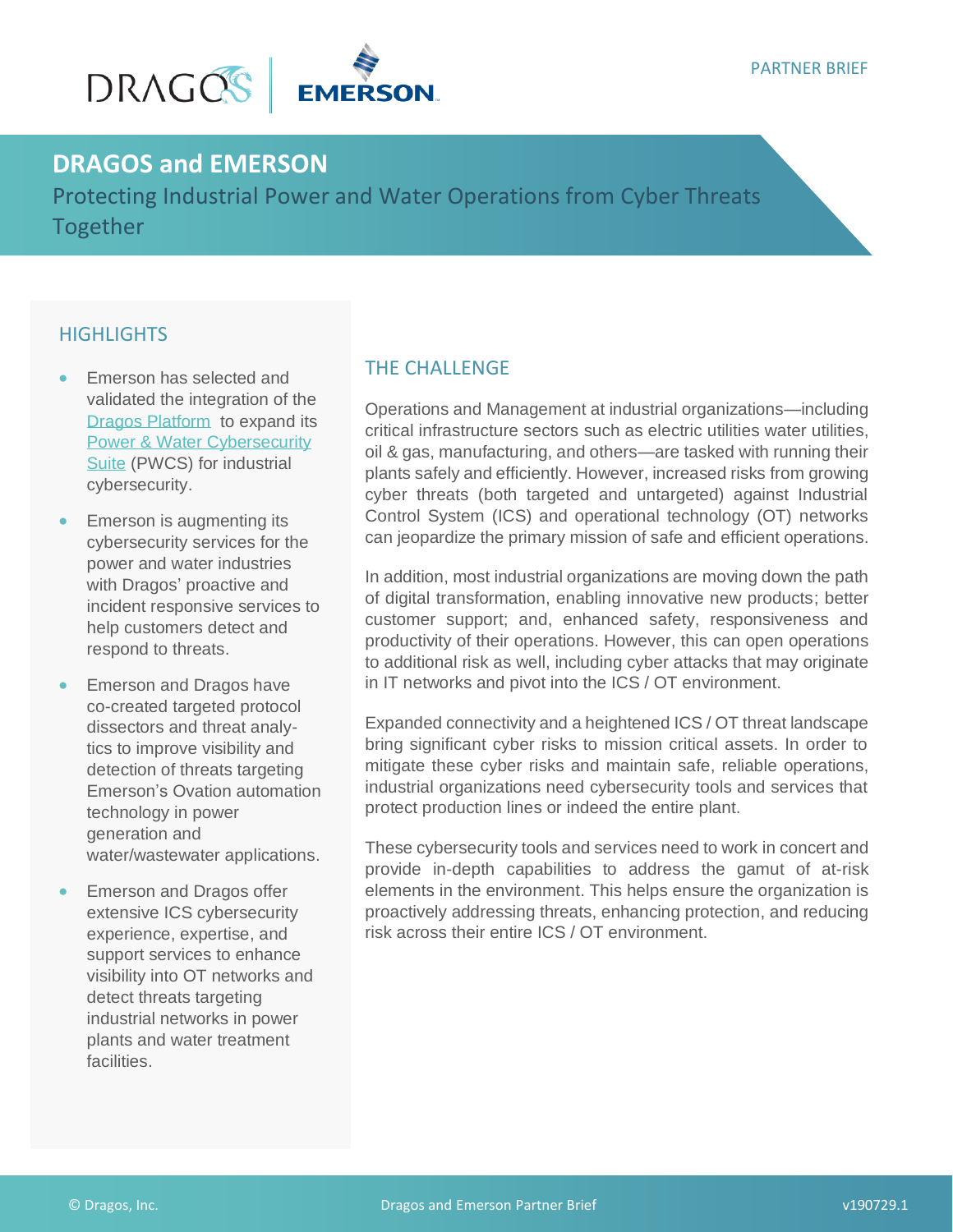

#### THE SOLUTION

Emerson and Dragos have teamed to help power generation and water/wastewater organizations address cybersecurity concerns:

**Product Collaboration:** Emerson has validated the integration of the [Dragos Platform](https://dragos.com/platform/) into its [Power and](https://www.emerson.com/en-us/automation/control-and-safety-systems/distributed-control-systems-dcs/ovation-distributed-control-system/ics-cyber-security)  [Water Cybersecurity Suite](https://www.emerson.com/en-us/automation/control-and-safety-systems/distributed-control-systems-dcs/ovation-distributed-control-system/ics-cyber-security) (PWCS) for industrial cybersecurity. The Dragos Platform provides passive ICS / OT network monitoring which enables improved asset identification and mapping; proactive anomaly and threat behavior detection; and, better threat response and recovery capabilities. In addition, Dragos is incorporating Ovation platform-specific capabilities into the Dragos platform, including protocol dissectors, asset characterizations, threat behavior analytics, and investigation playbooks to enhance threat detection and response.

**Services Collaboration:** Emerson and Dragos are jointly supporting customers in the power and water industries by supplementing and expanding Emerson cybersecurity assessment capabilities with the Dragos threat detection and incident response capabilities. To empower cyber defenders, Dragos and Emerson are also collaborating on content to detect threats that specifically target Emerson Ovation automation equipment, including asset characterizations, threat intelligence, and continuously updated response playbooks. In addition, joint Incident Response (IR) engagements from Dragos and Emerson are now available, providing power and water customers with expert threat detection and response across their entire environment. Finally, Dragos and Emerson are also offering proactive tabletop exercises (TTX) and training services to these industries.

These collaborative solutions provide plant managers and cyber defenders with:

- a comprehensive view of all connected assets on the industrial OT network;
- actionable intelligence on threats impacting the network; and
- guided playbooks to mitigate those risks to ensure safety, reliability, and resilience.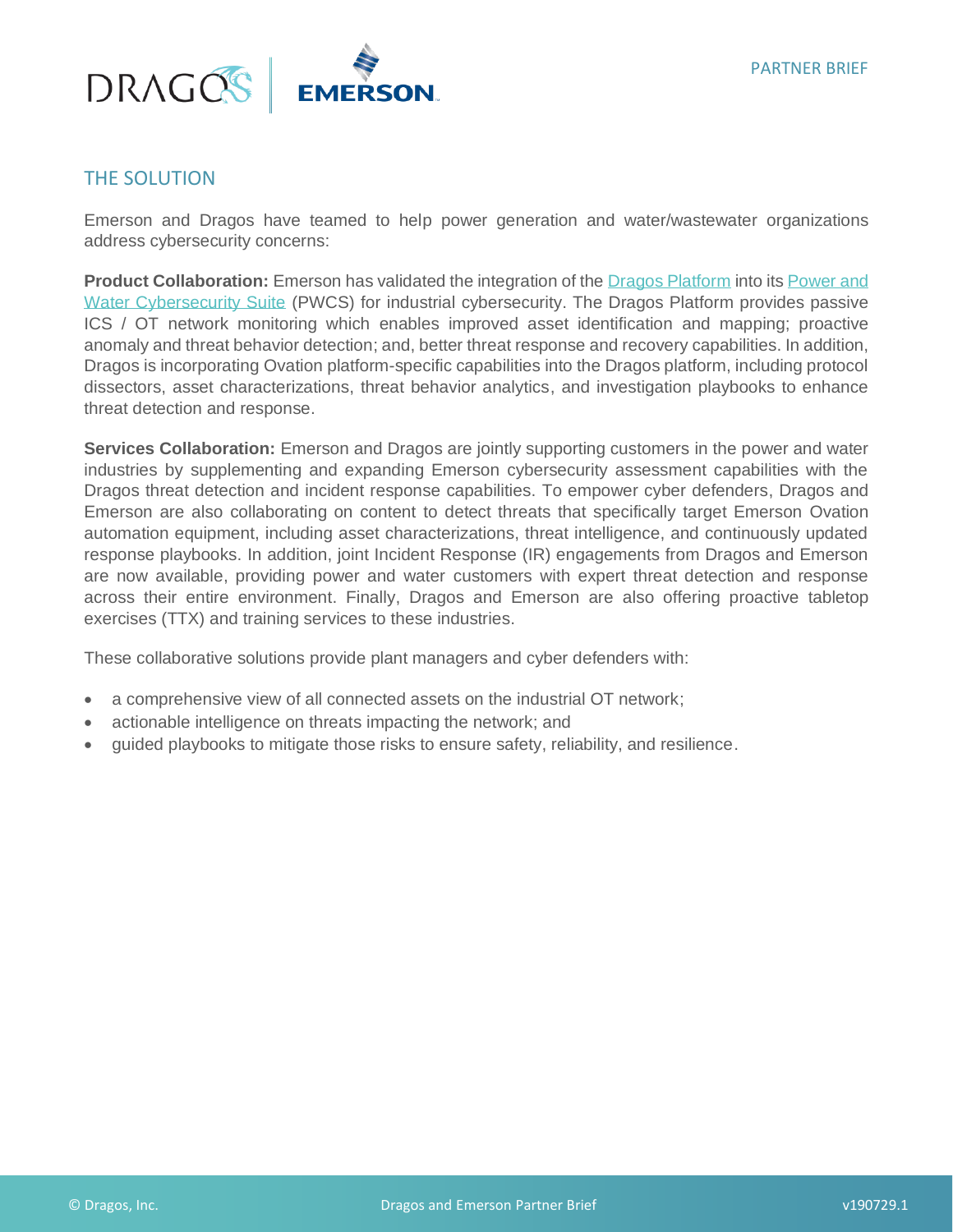

#### BENEFITS and IMPACTS

| <b>BENEFIT</b>                      | <b>IMPACT</b>                                                                                                                                                                                                                                                |
|-------------------------------------|--------------------------------------------------------------------------------------------------------------------------------------------------------------------------------------------------------------------------------------------------------------|
| <b>Validated Platform</b>           | Emerson has tested and validated the Dragos platform for its<br>Power and Water Cybersecurity Suite - enables improved<br>threat detection and response across the entire industrial OT<br>network.                                                          |
| <b>Improved Visibility</b>          | Unprecedented visibility into OT environment-allows<br>industrial organizations to assess, monitor and mitigate<br>threats aimed at core ICS networks.                                                                                                       |
| <b>ICS-specific Focus</b>           | Continuously updated content packs hyper-focused on ICS<br>networks for Emerson Ovation-specific and other vendors'<br>hardware - provides fast, efficient and effective threat<br>detection, response and mitigation to help maintain safety and<br>uptime. |
| <b>Expanded Services</b>            | A full range of OT cybersecurity services are available<br>throughout Emerson's global services network for power and<br>water customers.                                                                                                                    |
| <b>Joint Incident Response (IR)</b> | Holistic incident response that covers entire ICS networks-<br>provides the necessary experience and expertise to respond<br>to any threat efficiently and effectively, thus enabling business<br>operations to continue.                                    |
| <b>Community Contributions</b>      | Joint research and intelligence will be shared with the ICS<br>community through white papers and webinars to enhance<br>education for defenders.                                                                                                            |